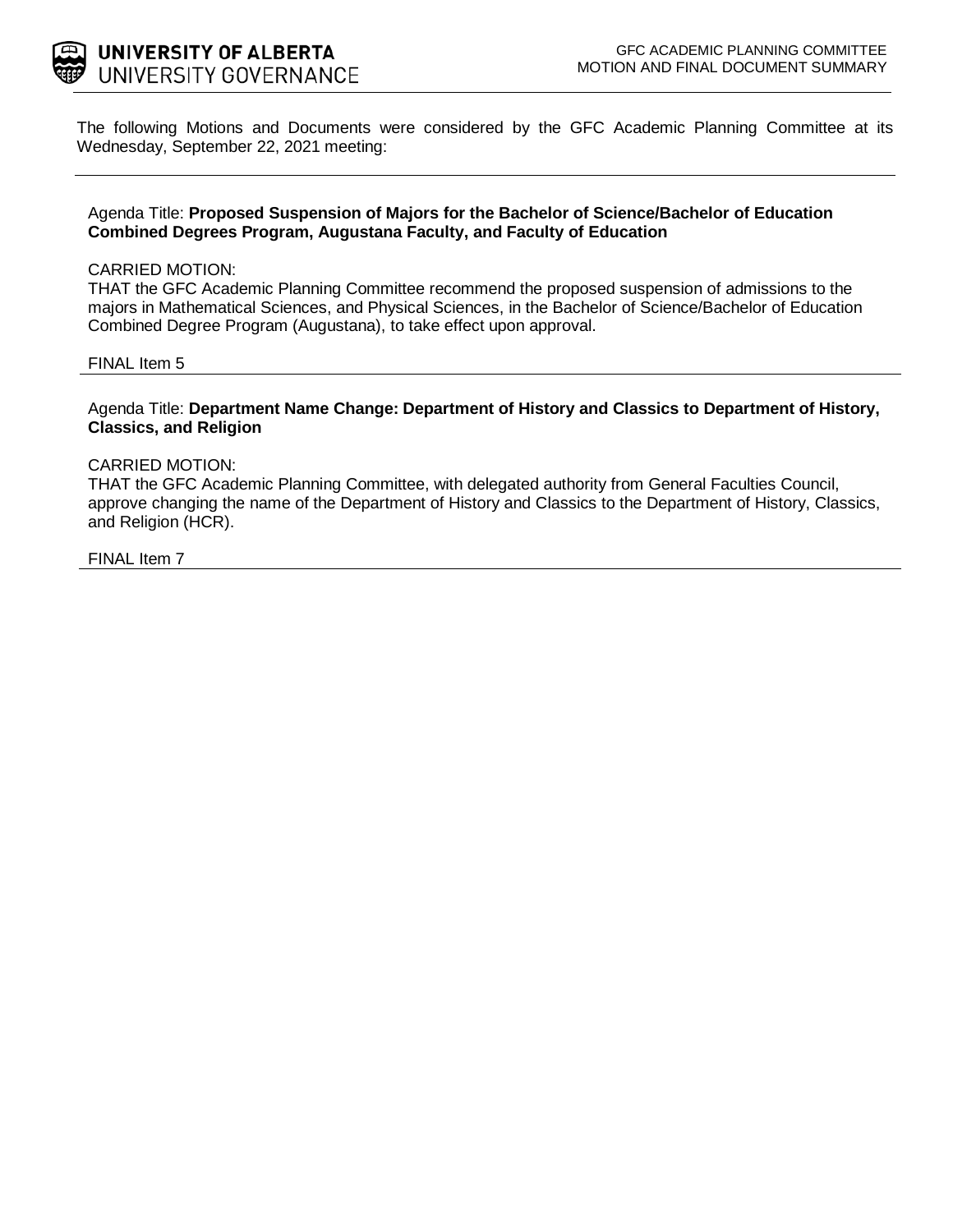

FINAL Item No. 5

### **Governance Executive Summary Action Item**

| Agenda Title | Proposed Suspension of Majors for the Bachelor of       |
|--------------|---------------------------------------------------------|
|              | Science/Bachelor of Education Combined Degrees Program, |
|              | Augustana Faculty, and Faculty of Education             |

#### **Motion**

THAT the GFC Academic Planning Committee recommend the proposed suspension of admissions to the majors in Mathematical Sciences, and Physical Sciences, in the Bachelor of Science/Bachelor of Education Combined Degree Program (Augustana), to take effect upon approval.

#### **Item**

| <b>Action Requested</b> | $\Box$ Approval $\boxtimes$ Recommendation               |
|-------------------------|----------------------------------------------------------|
| Proposed by             | <b>Demetres Tryphonopoulos, Dean, Augustana Faculty</b>  |
|                         | Jennifer Tupper, Dean, Faculty of Education              |
| Presenter(s)            | Jonathan Hawkins, Assistant Registrar, Augustana Faculty |

#### **Details**

| Office of Administrative<br>Responsibility                                              | Provost and Vice-President (Academic)                                                                                                                                                                                                                                                                                                                                                                                                                                                      |
|-----------------------------------------------------------------------------------------|--------------------------------------------------------------------------------------------------------------------------------------------------------------------------------------------------------------------------------------------------------------------------------------------------------------------------------------------------------------------------------------------------------------------------------------------------------------------------------------------|
| The Purpose of the Proposal is<br>(please be specific)                                  | The proposal is before the committee to make significant program<br>changes to the Bachelor of Science (BSc)/Bachelor of Education (BEd)<br>(Secondary) Combined Degrees Program (Augustana), offered by<br>Augustana Faculty and the Faculty of Education.                                                                                                                                                                                                                                |
| <b>Executive Summary</b><br>(outline the specific item - and<br>remember your audience) | In 2017, Augustana Faculty Council committed to an in-depth program<br>review in order to address a variety of overlapping issues including the<br>disproportionate number of course offerings with overly large and overly<br>small enrollments, the need for increased engagement of tenure-track<br>staff to meet current curriculum requirements, and a lack of<br>differentiation between programs offered by Augustana Faculty<br>compared to other University of Alberta Faculties. |
|                                                                                         | Since the initial commitment, Augustana has made significant changes<br>to develop new multi-disciplinary learning opportunities, complemented<br>by the new liberal arts and sciences Project-based Core, and curriculum<br>revitalization across the Fine Arts, Humanities, Social Sciences, and<br>Sciences. More details on the review and changes to date are<br>contained in the overview document (Attachment 1).                                                                   |
|                                                                                         | Augustana, in close collaboration with the Faculty of Education, has<br>now moved to the final stage of its curricular renewal, namely updating<br>the Bachelor of Science (BSc)/Bachelor of Education (BEd)<br>(Secondary) Combined Degrees Program by integrating the recent<br>Augustana Project-Based Core and Bachelor of Science changes into<br>the Combined Degrees offering.                                                                                                      |
|                                                                                         | <b>Changes to Majors</b>                                                                                                                                                                                                                                                                                                                                                                                                                                                                   |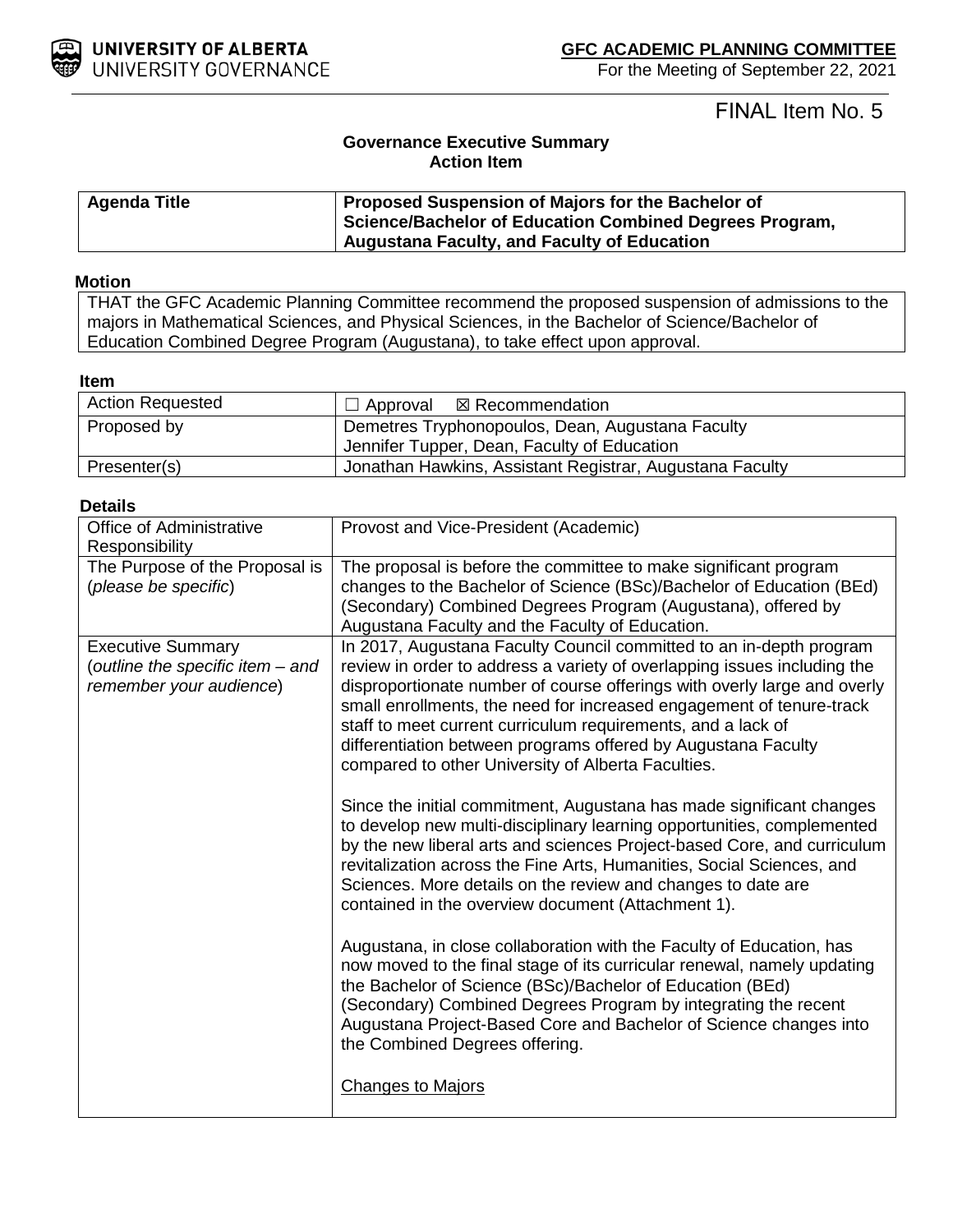

# Item No. 5

|                                    | To facilitate the realization of a new and dynamic curriculum, the<br>following changes to the majors in the BSc/BEd Combined Degrees<br>program are proposed:<br>The 'General Sciences' major has been redesigned to include<br>$\bullet$<br>the new Science Foundations component, with students then<br>selecting a subject specialization in Biology, Chemistry, General<br>Sciences, or Mathematics.<br>The former Augustana BSc majors in 'Biology' and 'Chemistry'<br>$\bullet$<br>(renamed to 'Integrative Biology' and 'Chemical and Physical<br>Sciences', respectively, effective July 1, 2021) will be removed<br>from the Combined Degrees program.<br>The former 'Mathematical Sciences' major and 'Physical<br>Sciences' major, offered only as part of the Combined Degrees<br>program, will be suspended internally to the University - as<br>these majors do not exist as distinct programs under the BSc<br>program, Government approval of the suspension is not |
|------------------------------------|--------------------------------------------------------------------------------------------------------------------------------------------------------------------------------------------------------------------------------------------------------------------------------------------------------------------------------------------------------------------------------------------------------------------------------------------------------------------------------------------------------------------------------------------------------------------------------------------------------------------------------------------------------------------------------------------------------------------------------------------------------------------------------------------------------------------------------------------------------------------------------------------------------------------------------------------------------------------------------------|
|                                    | required.<br>The former 'Mathematics and Physics' major was suspended as<br>$\bullet$<br>part of the recent Augustana BSc program changes, effective<br>July 1, 2021.                                                                                                                                                                                                                                                                                                                                                                                                                                                                                                                                                                                                                                                                                                                                                                                                                |
|                                    | The significant revisions to BSc/BEd Combined Degrees program<br>continues the initiative within Augustana Faculty of developing<br>programs with a greater multidisciplinary focus. The revised program<br>integrates elements of the new Augustana Liberal Arts and Sciences<br>Project-Based Core while retaining the Core Knowledge requirements,<br>and draws upon broader disciplinary subjects which can complement<br>and enhance the flexibility of the revised General Sciences major.<br>Greater opportunities for experiential and community-based learning<br>have also been built into the program requirements where possible, in<br>order to broaden the undergraduate experience.                                                                                                                                                                                                                                                                                   |
|                                    | Ultimately these changes will continue to facilitate the realization of a<br>more dynamic and streamlined curriculum at Augustana Faculty.                                                                                                                                                                                                                                                                                                                                                                                                                                                                                                                                                                                                                                                                                                                                                                                                                                           |
| Supplementary Notes and<br>context | <this by="" for="" governance="" is="" only="" outline<br="" section="" to="" university="" use="">governance process.&gt;</this>                                                                                                                                                                                                                                                                                                                                                                                                                                                                                                                                                                                                                                                                                                                                                                                                                                                    |

### **Engagement and Routing (Include meeting dates)**

|                                                                                   | Those who are actively <b>participating</b> :                                                           |
|-----------------------------------------------------------------------------------|---------------------------------------------------------------------------------------------------------|
| <b>Consultation and Stakeholder</b>                                               | Faculty members in Biology, Chemistry, Computing Science,                                               |
| Participation                                                                     | Environmental Science, Mathematics, and Physics in Augustana                                            |
| (parties who have seen the                                                        | Faculty                                                                                                 |
| proposal and in what capacity)                                                    | Augustana Department of Science (Department Council includes<br>undergraduate student representatives). |
| <for information="" on="" td="" the<=""><td>Augustana Academic Council</td></for> | Augustana Academic Council                                                                              |
| protocol see the Governance                                                       | Those who have been consulted:                                                                          |
| <b>Resources section Student</b>                                                  | Office of the Provost and Vice-President (Academic) (Tammy<br>$\bullet$                                 |
| <b>Participation Protocol&gt;</b>                                                 | Hopper, Suzanne French, Andrea Patrick)                                                                 |
|                                                                                   | <b>University Governance</b><br>$\bullet$                                                               |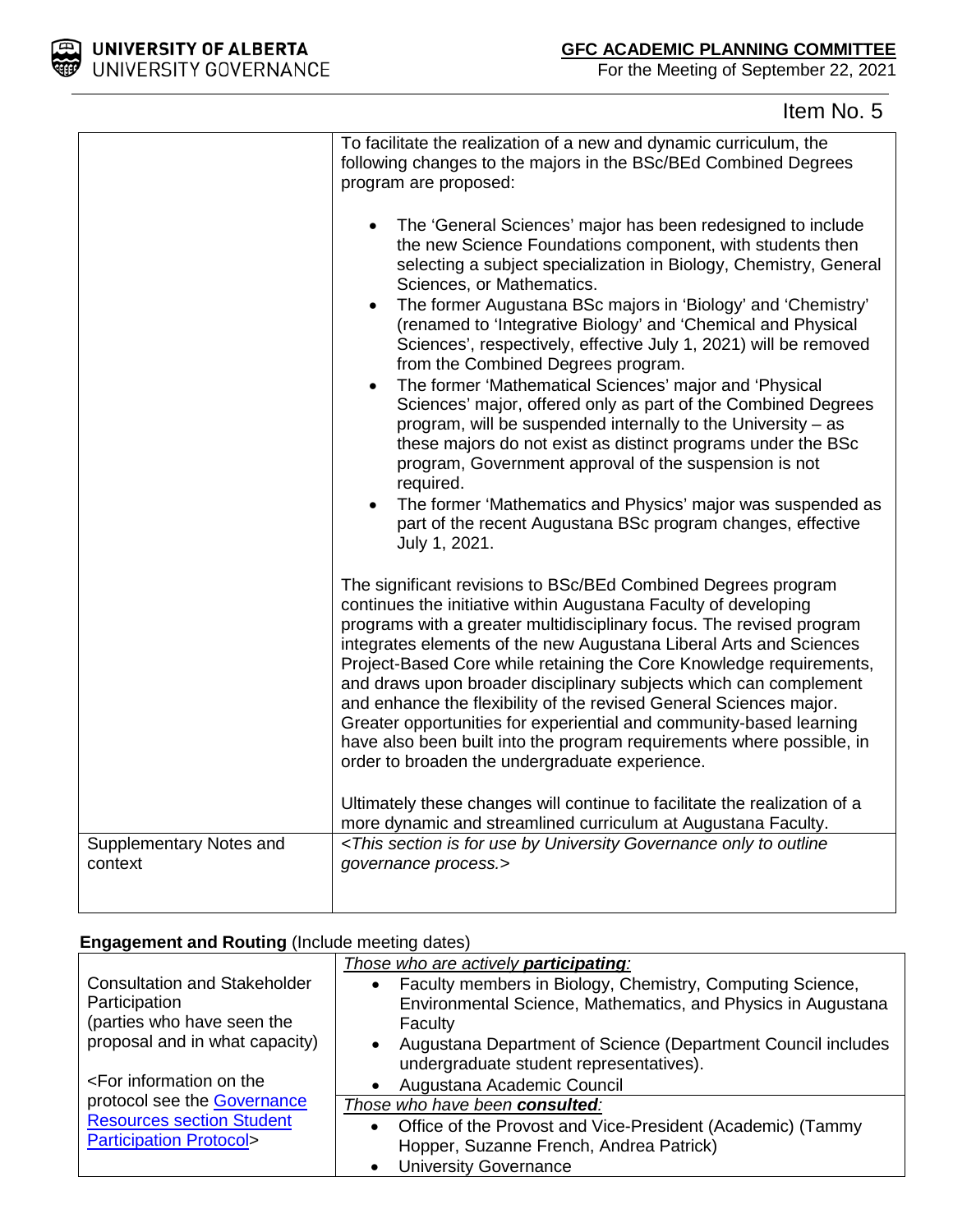

Item No. 5

|                             | Office of the Registrar                                                                                                                                                                                                                                                                                                                                                                                                               |
|-----------------------------|---------------------------------------------------------------------------------------------------------------------------------------------------------------------------------------------------------------------------------------------------------------------------------------------------------------------------------------------------------------------------------------------------------------------------------------|
|                             | Undergraduate Program Support Team                                                                                                                                                                                                                                                                                                                                                                                                    |
|                             | Faculty of Education (William Dunn and Faculty subject-matter                                                                                                                                                                                                                                                                                                                                                                         |
|                             | experts in Sciences)                                                                                                                                                                                                                                                                                                                                                                                                                  |
|                             | Undergraduate Program Support Team                                                                                                                                                                                                                                                                                                                                                                                                    |
|                             | Those who have been informed:                                                                                                                                                                                                                                                                                                                                                                                                         |
|                             | These changes represent a continuation of the ongoing<br>Augustana curricular reform process and have been referenced<br>and discussed in multiple presentations of Augustana changes at<br>the Academic Standards Committee - Subcommittee on<br>Standards, the Academic Standards Committee, the Program<br>Support Team, the Programs Committee, the Academic Planning<br>Committee, and General Faculties Council from 2018-2021. |
| Approval Route (Governance) | Augustana Department of Science - February 12, 2021                                                                                                                                                                                                                                                                                                                                                                                   |
| (including meeting dates)   | Faculty of Education Undergraduate Academic Affairs Council - April 22,<br>2021                                                                                                                                                                                                                                                                                                                                                       |
|                             | Augustana Curriculum Committee - April 28, 2021                                                                                                                                                                                                                                                                                                                                                                                       |
|                             | Augustana Faculty Council - May 10, 2021                                                                                                                                                                                                                                                                                                                                                                                              |
|                             | GFC Programs Committee (for approval of admission and program                                                                                                                                                                                                                                                                                                                                                                         |
|                             | changes): June 24, 2021                                                                                                                                                                                                                                                                                                                                                                                                               |
|                             | GFC Academic Planning Committee (for recommendation on                                                                                                                                                                                                                                                                                                                                                                                |
|                             | suspensions): September 22, 2021                                                                                                                                                                                                                                                                                                                                                                                                      |
|                             | General Faculties Council (for recommendation on suspensions): TBD<br>Board Learning, Research and Student Experience Committee (approval<br>of suspensions): TBD                                                                                                                                                                                                                                                                     |

#### **Strategic Alignment**

| - a - - - - a - - - - - -<br>Alignment with For the Public | For the Public Good                                                                                                                                                                                                                       |
|------------------------------------------------------------|-------------------------------------------------------------------------------------------------------------------------------------------------------------------------------------------------------------------------------------------|
| Good                                                       | <b>BUILD</b>                                                                                                                                                                                                                              |
|                                                            | <b>GOAL:</b> Build a diverse, inclusive community of exceptional students,<br>faculty, and staff from Alberta, Canada, and the world.<br>Objective 4:                                                                                     |
|                                                            | Develop, in consultation and collaboration with internal and external<br>community stakeholders, a thoughtful, respectful, meaningful, and<br>sustainable response to the report of the Truth and Reconciliation<br>Commission of Canada. |
|                                                            | Strategy1<br>٠                                                                                                                                                                                                                            |
|                                                            | Foster learning opportunities across our campuses that enable<br>student, staff, and faculty participation in reconciliation.                                                                                                             |
|                                                            | <b>EXPERIENCE</b>                                                                                                                                                                                                                         |
|                                                            | <b>GOAL:</b> Experience diverse and rewarding learning opportunities that<br>inspire us, nurture our talents, expand our knowledge and skills, and<br>enable our success.<br>Objective 7:                                                 |
|                                                            | Increase graduate and undergraduate students' access to and<br>participation in a broad range of curricular experiential learning<br>opportunities that are well-integrated with program goals and enrich their<br>academic experience.   |
|                                                            | Strategy 1                                                                                                                                                                                                                                |
|                                                            | Increase students' experiential learning through mutually                                                                                                                                                                                 |
|                                                            | beneficial engagement with community, industry, professional,                                                                                                                                                                             |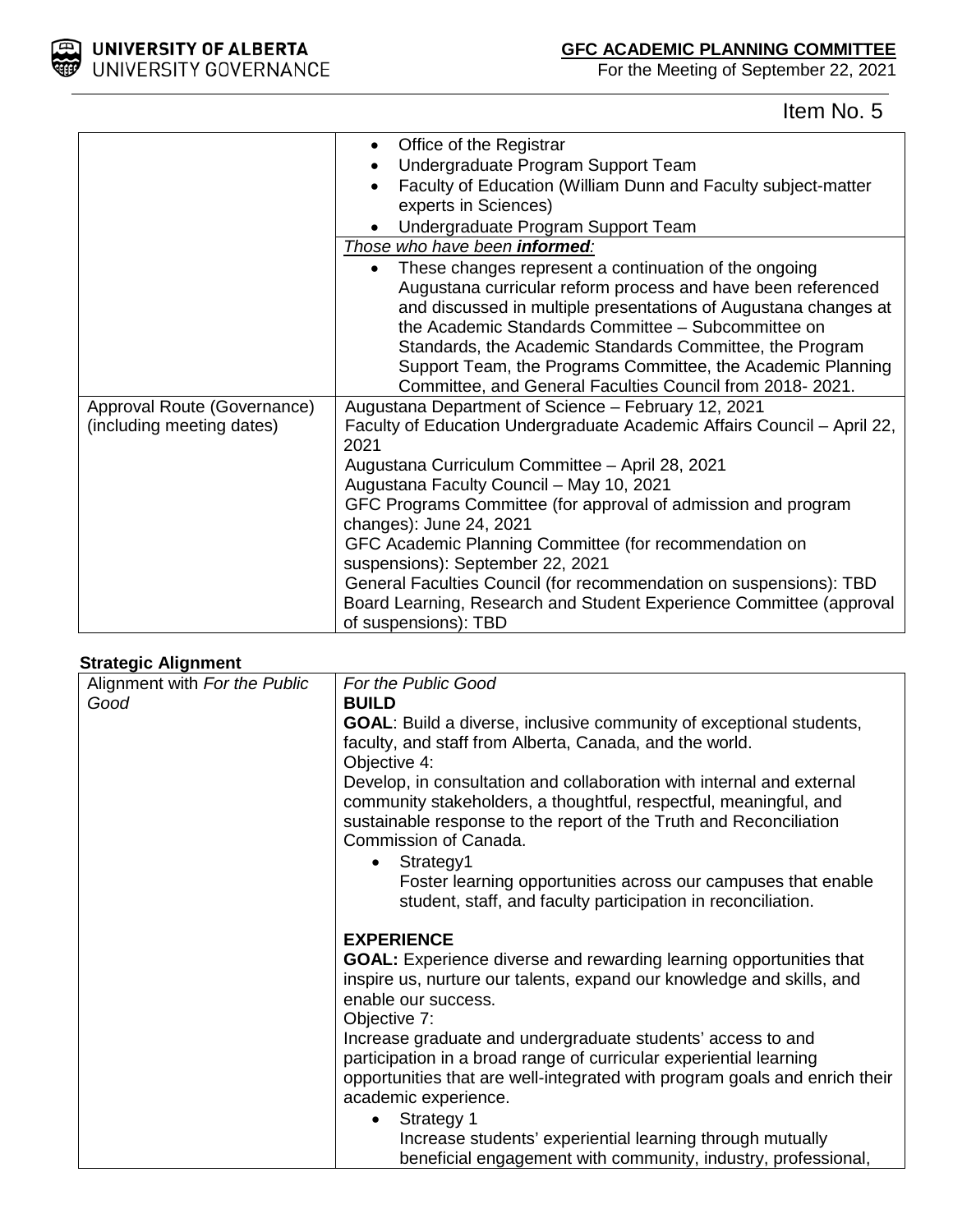

### Item No. 5

|                               | and government organizations locally, nationally, and<br>internationally                                          |                                                                                                                                                                                                         |
|-------------------------------|-------------------------------------------------------------------------------------------------------------------|---------------------------------------------------------------------------------------------------------------------------------------------------------------------------------------------------------|
|                               | Objective 9:                                                                                                      |                                                                                                                                                                                                         |
|                               | Enhance, support, and mobilize the unique experiences and cultures of                                             |                                                                                                                                                                                                         |
|                               | all University of Alberta campuses to the benefit of the university as a                                          |                                                                                                                                                                                                         |
|                               | whole.                                                                                                            |                                                                                                                                                                                                         |
|                               | Strategy 1<br>$\bullet$                                                                                           |                                                                                                                                                                                                         |
|                               | strengthened as a leading a liberal arts college, and as a living<br>the entire university.                       | Facilitate and deepen inter-campus connections, communication,<br>and collaborations with Augustana Campus, and ensure that it is<br>laboratory for teaching and learning innovation, to the benefit of |
|                               | <b>EXCEL</b><br><b>GOAL:</b> Excel as individuals, and together, sustain a culture that fosters                   |                                                                                                                                                                                                         |
|                               | and champions distinction and distinctiveness in teaching, learning,<br>research, and service.                    |                                                                                                                                                                                                         |
|                               | Objective 14:                                                                                                     |                                                                                                                                                                                                         |
|                               | Inspire, model, and support excellence in teaching and learning.                                                  |                                                                                                                                                                                                         |
|                               | <b>ENGAGE</b>                                                                                                     |                                                                                                                                                                                                         |
|                               | GOAL: Engage communities across our campuses, city and region,                                                    |                                                                                                                                                                                                         |
|                               | province, nation and the world to create reciprocal, mutually beneficial                                          |                                                                                                                                                                                                         |
|                               | learning experiences, research projects, partnerships, and                                                        |                                                                                                                                                                                                         |
|                               | collaborations.                                                                                                   |                                                                                                                                                                                                         |
|                               | Objective 17:                                                                                                     |                                                                                                                                                                                                         |
|                               | Facilitate, build, and support interdisciplinary, cross-faculty, and cross-<br>unit engagement and collaboration. |                                                                                                                                                                                                         |
|                               | <b>Strategy 2</b><br>$\bullet$                                                                                    |                                                                                                                                                                                                         |
|                               | Incent the development of interdisciplinary and cross-faculty                                                     |                                                                                                                                                                                                         |
|                               | graduate and undergraduate teaching and learning initiatives,                                                     |                                                                                                                                                                                                         |
|                               | including programs, courses, and embedded certificates                                                            |                                                                                                                                                                                                         |
| Alignment with Core Risk Area | Please note below the specific institutional risk(s) this proposal is                                             |                                                                                                                                                                                                         |
|                               | addressing.                                                                                                       |                                                                                                                                                                                                         |
|                               | ⊠ Enrolment Management                                                                                            | $\Box$ Relationship with Stakeholders                                                                                                                                                                   |
|                               | $\Box$ Faculty and Staff                                                                                          | $\Box$ Reputation                                                                                                                                                                                       |
|                               | $\Box$ Funding and Resource Management                                                                            | □ Research Enterprise                                                                                                                                                                                   |
|                               | □ IT Services, Software and Hardware                                                                              | $\Box$ Safety                                                                                                                                                                                           |
|                               | ⊠ Leadership and Change                                                                                           | ⊠ Student Success                                                                                                                                                                                       |
|                               | $\Box$ Physical Infrastructure                                                                                    |                                                                                                                                                                                                         |
| Legislative Compliance and    | Post-Secondary Learning Act                                                                                       |                                                                                                                                                                                                         |
| jurisdiction                  | <b>GFC Programs Committee</b>                                                                                     |                                                                                                                                                                                                         |
|                               | <b>GFC Academic Planning Committee</b>                                                                            |                                                                                                                                                                                                         |
|                               | <b>General Faculties Council</b><br>Board Learning, Research and Student Experience Committee                     |                                                                                                                                                                                                         |
|                               |                                                                                                                   |                                                                                                                                                                                                         |

Attachments (each to be numbered 1 - <>)

- 1. Overview of Augustana Curricular Reform (8 pages)
- 2. Bachelor of Science (BSc)/Bachelor of Education (BEd) (Secondary) Combined Degrees Program (Augustana) proposed Calendar copy for Augustana Faculty and the Faculty of Education (30 pages)
- 3. Bachelor of Science (BSc)/Bachelor of Education (BEd) (Secondary) Combined Degrees Program (Augustana) proposed Calendar copy for Admission Requirements to Augustana Faculty (3 pages)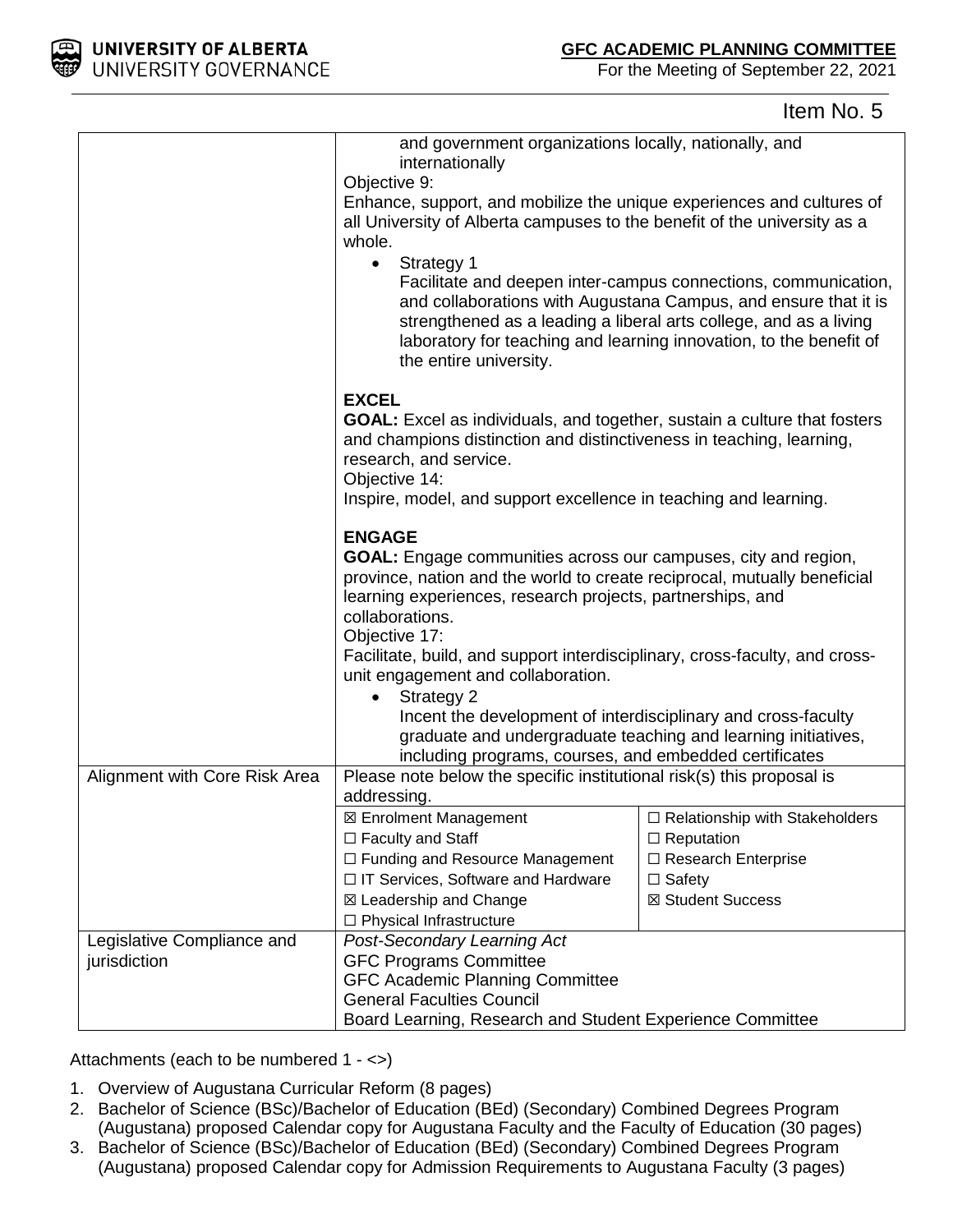

Item No. 5

*Prepared by:* Jonathan Hawkins, Assistant Registrar – Augustana Campus, jonathan.hawkins@ualberta.ca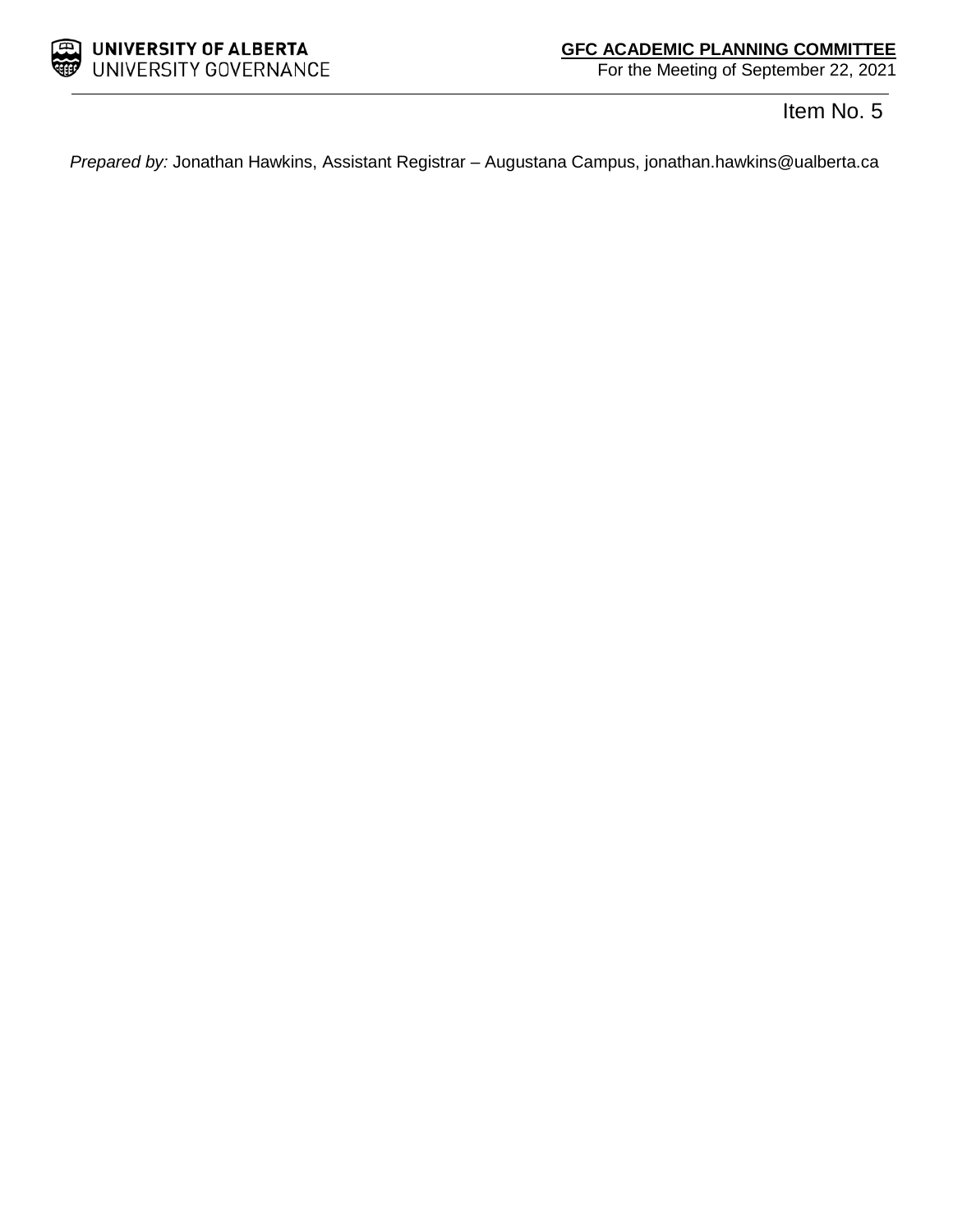## **Overview of Curricular Renewal in Augustana Faculty**

The proposed changes to the Bachelor of Science (BSc)/Bachelor of Education (BEd) (Secondary) Combined Degree Program (specifically outlined beginning on page 6) are presented as the culmination of an extended process of curricular review and renewal by Augustana Faculty.

In 2017, Augustana Faculty Council committed to an in-depth review of the curriculum of its Core and majors in order to address a variety of overlapping issues including the disproportionate number of course offerings with overly large and overly small enrollments, the need for increased engagement of tenure-track staff to meet current curriculum requirements, and a lack of differentiation between programs offered by Augustana Faculty compared to other University of Alberta Faculties as well as other institutions within the province. This challenge was met by initially creating the Augustana Ad Hoc Curriculum Review Research Committee (CRRC) and subsequently, in August 2018, the formation of the Augustana Ad Hoc Curricular Innovation Coordinating Committee (CICC). CICC was given two central mandates: 1) oversee the creation of a new Augustana 'Project-based Core', and 2) facilitate the development of innovative new programs that would address the issues raised by Augustana Faculty Council in 2017.

### **THE PROJECT-BASED CORE:**

After a great deal of study and consultation within and beyond the Faculty, the new Augustana Project-based Core was presented to Augustana Faculty Council by CICC on May 9, 2019.

The Project-based Core facilitates the integration of skills students acquired by pursuing degrees in different areas of study. In developing a suite of Project-based Core courses at the 100-, 200-, 300-, and 400-level, students work together to tackle real-world issues, preparing graduates for the constantly changing workplaces of the future. The new Core encourages students to be critical thinkers, competent researchers, persuasive communicators, and effective collaborators across a wide spectrum of disciplines. Completing projects tied to real-world issues in partnership with community organizations are designed to equip students with the skills not just to thrive as learners but as valuable employees and citizens.

There are several key differences between the previous Core and the renewed Core. The renewed Core:

- consists of fewer course credits than the previous Core (i.e., 18 credits compared to 36 credits),
- follows a project-based learning model,
- is multidisciplinary,
- is intended to develop students' collaborative skills, and
- is designed to apply to every Augustana degree program.

The new Core consists of four Interdisciplinary (AUIDS) courses intended for completion over the span of a typical 4-year undergraduate degree program: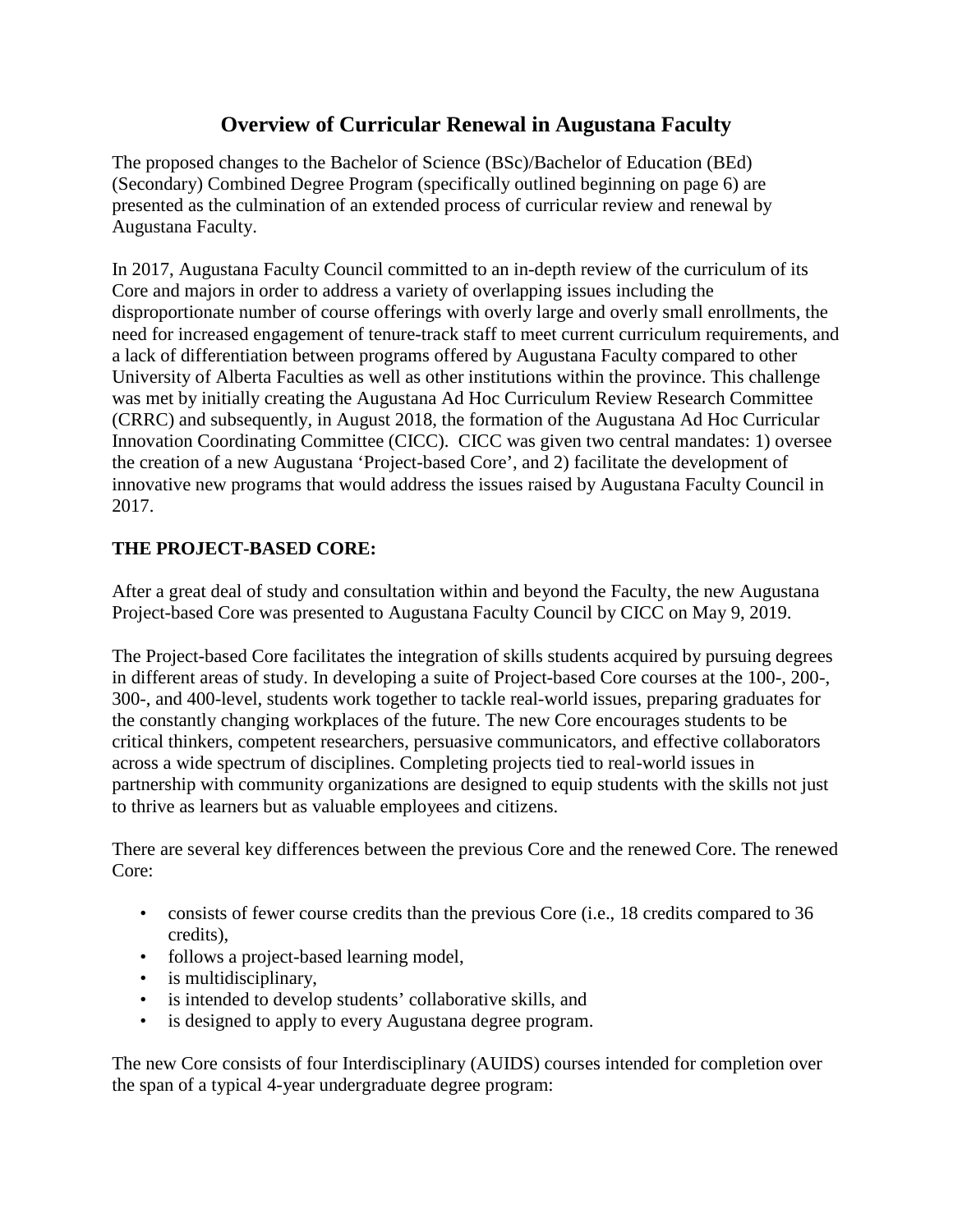### **AUIDS 101 - Topics in Liberal Studies**

 $\star$  3 (fi 6) (either term, 3-0-0) Selected topics that highlight the interdisciplinary nature of the Liberal Arts and Sciences. This seminar-style class is a key aspect of the Augustana First Year Experience. The focus and content of each course are determined by faculty interests, and vary from year to year.

### **AUIDS 201 - Collaborative Learning**

 $\star$  3 (fi 6) (variable, variable) The course allows students to learn about approaches, methodologies and/or analytic techniques specific to a discipline, while offering an opportunity to practice working collaboratively in groups on a large project. Prerequisite: AUIDS 101.

### **AUIDS 301 - Community Partnership Project**

★ 6 (fi 12) (variable, variable) The Community Partnership Project is a project-based course in the Augustana Core. With the support of a faculty advisor, students will work in small multidisciplinary groups on a specific issue raised by a community partner. This course introduces students to the skills and knowledge they need to work professionally with community partners, while reinforcing their ability to work collaboratively on a project. Prerequisite: AUIDS 201.

### **AUIDS 401 - Advanced Integration Project**

 $\star$  6 (fi 12) (variable, variable) A project-based course which allows students to work in small interdisciplinary teams to propose a solution to a real-world issue with the support of a faculty advisor. Prerequisite: AUIDS 301.

The Project-based Core was overwhelming approved by Faculty Council, and subsequently received final approval for inclusion in all Augustana Bachelor of Arts, Bachelor of Management, and Bachelor of Science programs by the GFC Academic Planning Committee on September 11, 2019.

### **PROGRAM INNOVATION:**

Shortly after its inception in August 2018, CICC challenged faculty members at Augustana to envision the creation of new integrative and multi-disciplinary programs. Initially described as 'concentrations' to distinguish the programs from current majors, discussions have evolved to consider this framework as a way to re-imagine current majors in accordance with the guidelines provided for concentrations. In order to assist in the envisioning discussions, CICC provided a set of guidelines that could serve as a general framework for what a new concentration might look like. The framework included the provisions that a concentration should consist of:

- 60-69 credits
- a multidisciplinary approach (max of 36 credits in 1 discipline)
- incorporate a meaningful distribution requirement (i.e., embed the current 21-credit 'Knowledge' component of the Augustana Core - with required credits in each of Fine Arts, Humanities, Social Sciences, and Science – within the concentration, thus simplifying the degree completion process for students)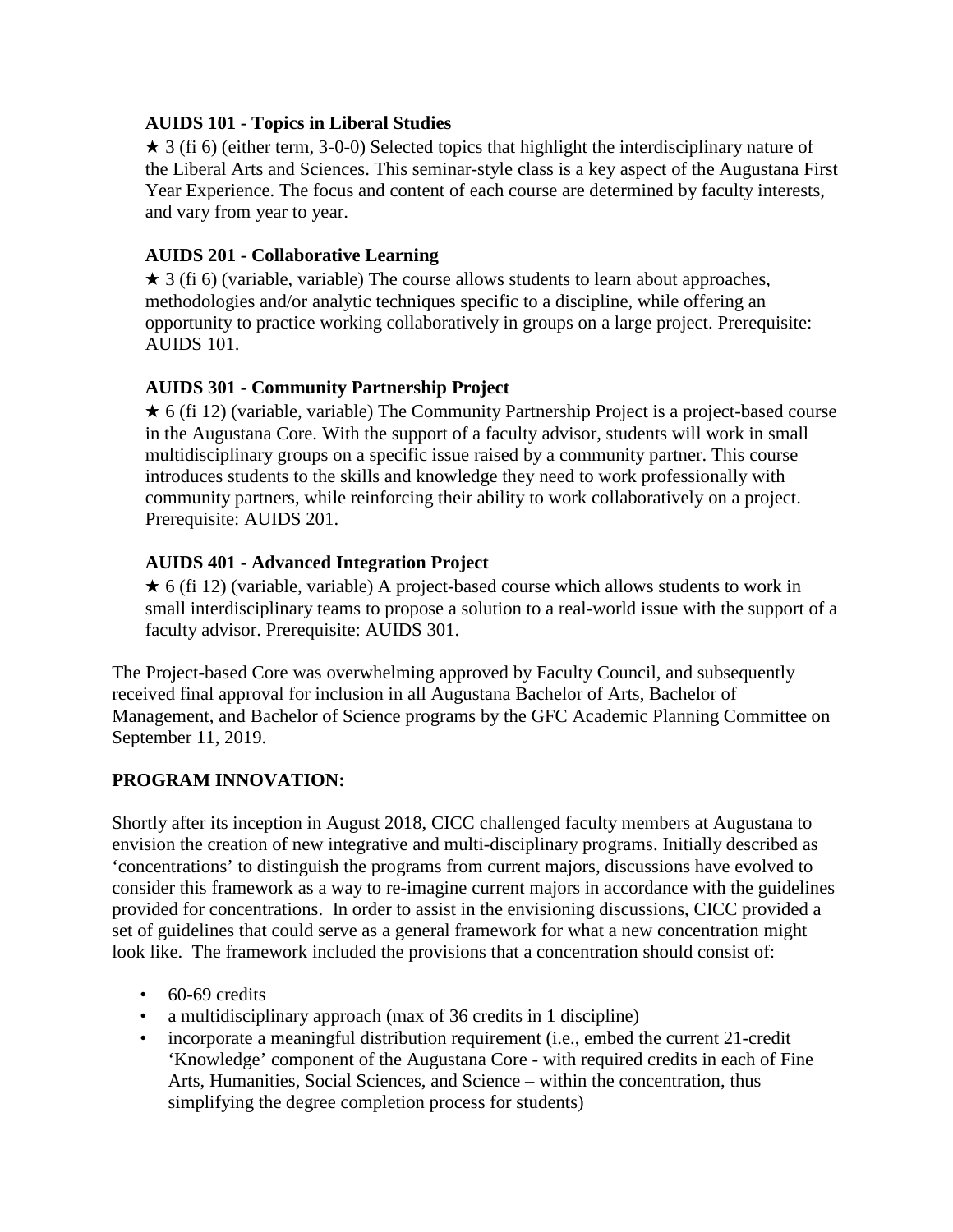• a scaffolded approach

In addition, each concentration required indications of how students would demonstrate the following proficiencies that correspond to competencies currently taught as Core Skills at Augustana:

- quantitative reasoning
- experiential learning
- writing
- public speaking
- research and methods

Faculty members who developed a new program were given the opportunity to offer a rationale to depart from any of these guidelines if necessary (particularly in respect to the 60-69 credit guideline).

With these guidelines in place, CICC coordinated wide-ranging discussions at Augustana Faculty regarding Core and program innovation. CICC presented an initial report on its progress to Augustana Faculty Council on May 9, 2019, and its final report was adopted by Augustana Faculty Council on October 4, 2019.

### **CURRICULAR RENEWAL:**

The pathway to curricular renewal superintended by CICC proceeded with variations in pace from program to program.

### **Bachelor of Management:**

Even prior to the creation of CICC, faculty members in the 'Bachelor of Management in Business Economics' program had been exploring significant changes to that degree, in order to incorporate alternate components of Management education and develop of other areas of Management-related interest, especially as the new Augustana 3-11 Calendar created opportunities for creative program and exploration of interdisciplinary learning.

The change in name to simply 'Bachelor of Management', with the designation of a common set of Management and Economics Foundation courses, maintained the desire for a solid Management and Economics experience, but allowed for the introduction of other Management elements within the degree for students with a greater interest in Management through the creation of various streams of study within the Management degree/major.

Much of the discussion on these changes had occurred prior to CICC, but the opportunity offered by the new Project-based Core to enhance the knowledge and skills developed in the Management program by introducing multi-disciplinary opportunities for students to develop collaborative abilities in large and small group project-based studies was eagerly embraced. As such, the revised Bachelor of Management degree fully incorporated the new Project-based Core when it was approved by the GFC Academic Planning Committee on June 19, 2019, with the Core being reaffirmed by the GFC Academic Planning Committee on September 11, 2019.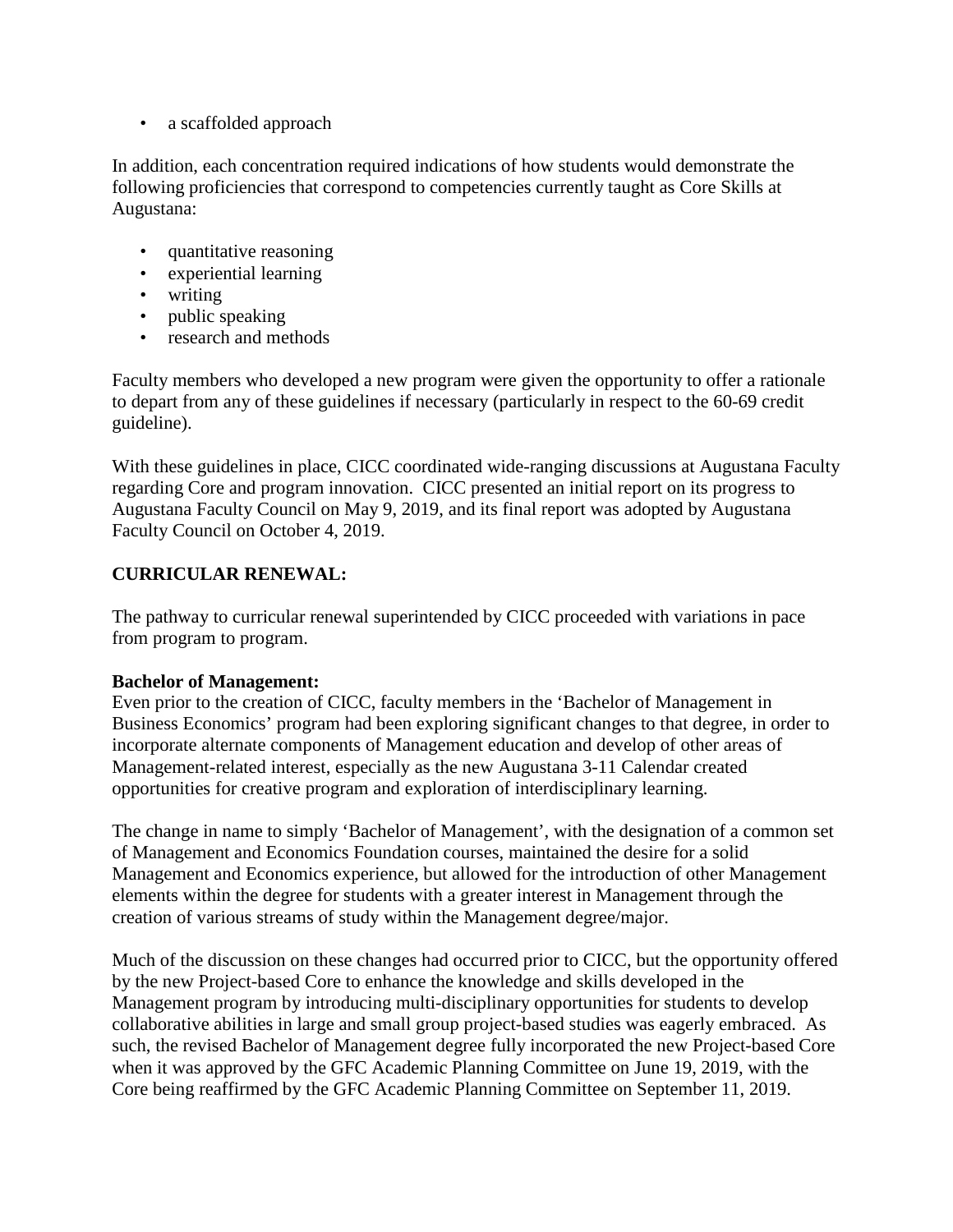#### **Bachelor of Arts Suspensions and BA Interdisciplinary Studies programs:**

Much of the discussion fostered by CICC in the 2018-2019 academic year centred on programs offered in the Bachelor of Arts degree at Augustana, particularly among faculty members who shared similar teaching and/or research interests, where a new 'concentration' could draw upon the collective resources of that group. The enthusiasm and potential synergies emerging from these explorations resulted in the determination that best way to proceed was to suspend a number of current majors and create three new programs as second-level specializations under Augustana's Bachelor of Arts Interdisciplinary Studies major.

As part of the CICC initial report on May 9, 2019, it recommended the development of three new multi-disciplinary learning opportunities within the structure of the current Bachelor of Arts in Interdisciplinary Studies major:

- Creativity and Culture
- Ethics and Global Studies
- Law, Crime and Justice Studies

To facilitate the creation of these new programs, Faculty Council considered suspending admission into nine of its current BA majors:

- Visual Art
- Drama
- Economics
- English
- History
- Modern Languages
- Music
- Philosophy & Religion
- Political Studies

After much deliberation, all the recommendations were strongly endorsed by Augustana Faculty Council. In summary, Creativity and Culture incorporated many of the elements of Visual Art, Drama, English, Modern Languages, and Music; Ethics and Global Studies drew on History, Philosophy and Religion, Political Studies and the IDS – Global and Development Studies program (a previous second-level specialization in Augustana's BA-IDS program, which was also suspended with the creation of Ethics and Global Studies); and Law, Crime and Justice Studies brought together expertise in History, Political Studies, Psychology, and Sociology.

This collection of curricular changes was reviewed by the GFC Academic Standards Committee on June 20, 2019, and received final approval by the GFC Academic Planning Committee on September 11, 2019. Augustana registered its first cohort of students into these three programs in the Fall 2020 term.

### **Bachelor of Music:**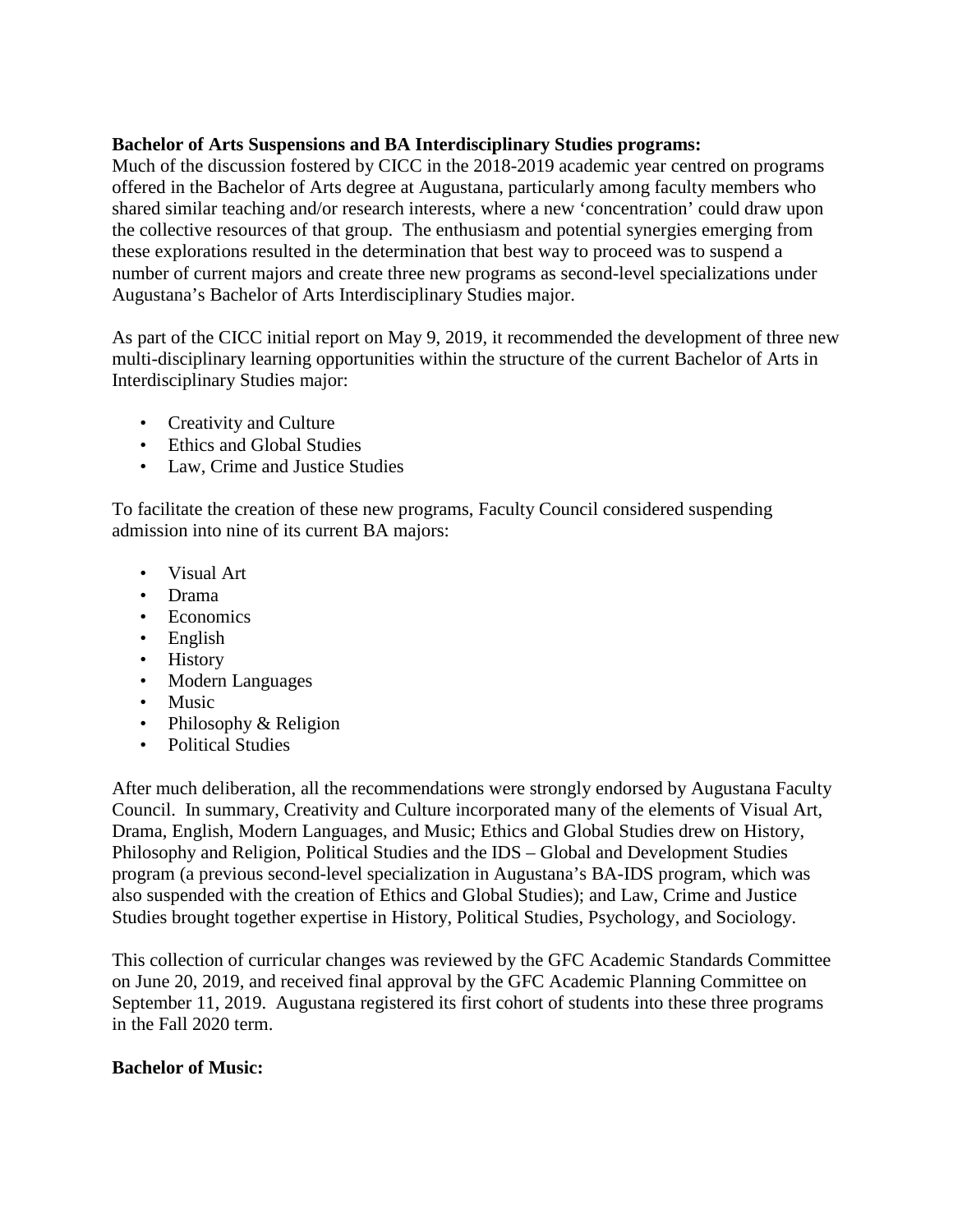The conversations that culminated in the development of the Creativity and Culture program coincided with the desires of faculty in Music at Augustana to revitalize the Bachelor of Music program. This resulted in a proposal to Augustana Faculty Council in December 2019 to suspend the Piano and Voice majors in the Augustana Bachelor of Music program, and rename the Comprehensive major to create a Bachelor of Music in Performance-Based Pedagogy.

Enhancing the pedagogical elements of the Bachelor of Music degree, the proposal also increased ensemble participation, incorporated opportunities to work with the Augustana Conservatory community music programs as well as the new 'Sing-Able' multigenerational inclusion choir (a diverse community ensemble, including those with disabilities and exceptionalities and their care-givers), and required new music education courses that included elements of Indigenous perspectives in response to the TRC Calls for Action. Notably, the proposal also included full participation in the Project-based Core; the previous Bachelor of Music program had never included the Augustana Core as part of its program.

The proposal was overwhelmingly approved by Augustana Faculty Council on December 6, 2019, and subsequently endorsed by the GFC Academic Standards Committee on February 13, 2020, receiving approval by the GFC Academic Planning Committee on March 18, 2020.

### **Program Renaming and Further Suspensions:**

In the 2019-2020 academic year, Augustana Faculty continued to build on the work of CICC by reviewing programs in the Bachelor of Science degree and majors in the Bachelor of Arts degree that had not been included in the package of changes approved in May 2019. This set of proposals included most of Augustana's largest and strongest programs, meaning additional time and consideration was desired before initiating significant changes in these areas. Nevertheless, on May 20, 2020, Augustana Faculty Council authorized the suspension of admission into another 7 majors, and approved the learning objectives of 8 new program changes.

The suspensions included:

- Bachelor of Arts majors in:
	- Biology
	- Chemistry
	- Computing Science
	- Mathematics and Physics
	- Sociology
- Bachelor of Science majors in:
	- Mathematics and Physics
	- Psychology

These suspensions were subsequently reviewed by the GFC Academic Standards Committee on June 25, 2020 and the GFC Academic Planning Committee on September 9, 2020, receiving final approval by the University Board of Governors on December 11, 2020.

Work continued over the summer of 2020 to finalize details for the revised programs, including name changes for several majors summarized as follows: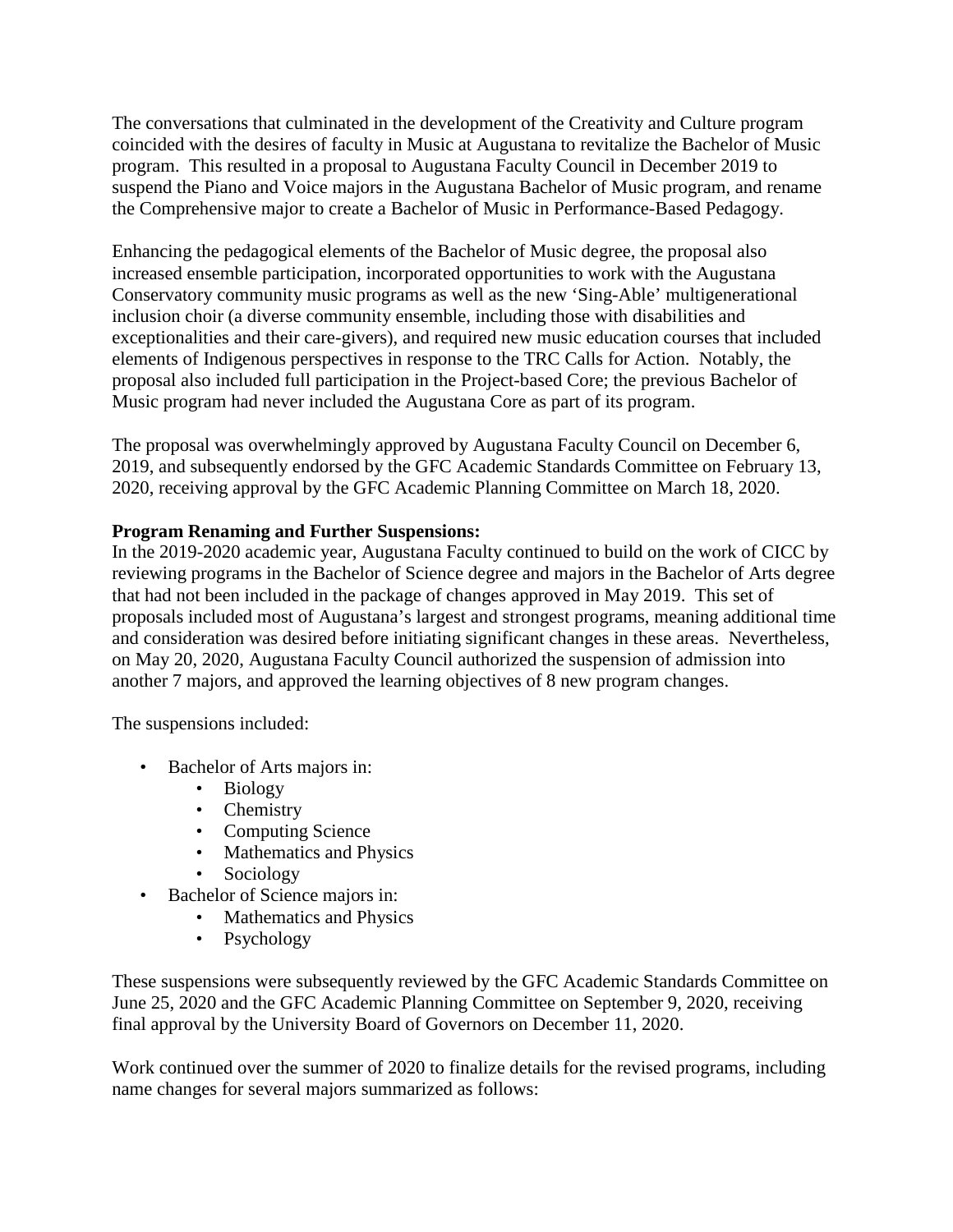- In the Bachelor of Arts:
	- The 'Environmental Studies' major was renamed to the 'Sustainability Studies' major
	- The 'Psychology' major was renamed to the 'Psychology and Mental Health' major
- In the Bachelor of Science:
	- The 'Biology' major was renamed to the 'Integrative Biology' major
	- The 'Chemistry' major was renamed to the 'Chemical and Physical Sciences' major
	- The 'Computing Science' major was renamed to the 'Computing Science and Mathematics' major

The Bachelor of Arts and Bachelor of Science majors in Physical Education and the Bachelor of Science in Environmental Science underwent significant changes within their program structure, but currently continue under the same names.

These changes were all approved at the GFC Programs Committee on October 15, 2020.

### **The Bachelor of Science (BSc)/Bachelor of Education (BEd) (Secondary) Combined Degree Program:**

The Bachelor of Science (BSc)/Bachelor of Education (BEd) (Secondary) Combined Degree Program was developed in 2010-2011, and first made available as a program choice for students in Fall 2011. During the subsequent decade, it has proven a popular option for Augustana Bachelor of Science students interested in pursuing a career in Education. However, certain facets of the program as initially designed have increasingly created difficulties for students. The nature of a combined degree program is for a strongly proscribed and condensed pathway of studies, in order to allow students to complete two degree programs in a shortened period of time. In many cases, the original designers attempted to incorporate an exceptionally demanding set of major requirements which made completion of the Augustana portion of the program increasingly problematic, particularly given the nature of Augustana's need to schedule many senior science courses in alternating years. Also, the full inclusion of the standard 2011 'Augustana Core', which had very little overlap with other degree components, further added to the frustrations students encountered in successfully completing necessary pre-requisites and/or program requirements in order to progress in a timely manner.

The proposed changes to the Bachelor of Science (BSc)/Bachelor of Education (BEd) (Secondary) Combined Degree Program builds on the previous Augustana curricular reforms in order to offer students a flexible and diverse opportunity for study in Sciences and Education, by integrating a mixture of technical and theoretical learning in both the classroom and laboratory to develop observation and experimentation skills along with enhanced interpretation abilities. The program aims to offer an expanded knowledge and awareness of a wide range of topics within the sciences to increase students' disciplinary and interdisciplinary analytical skills, as well as to prepare graduates of the program for a wide variety of career options through the provision of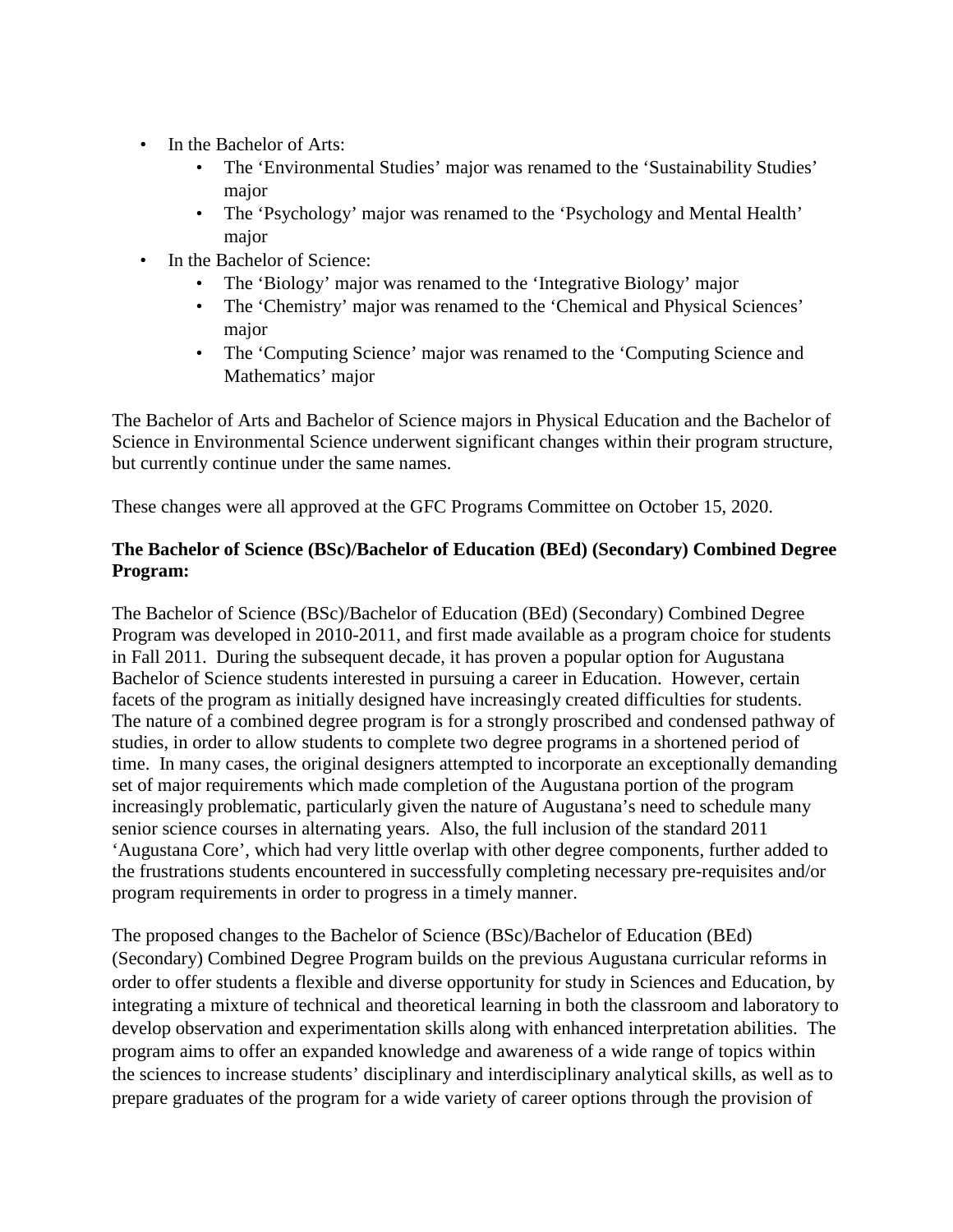diverse experiences and educational opportunities. This is accomplished notably by the integration of the new Augustana Project-Based Core, and a revision of the major structure that builds on the framework of the recent BSc renewals.

**Project-Based Core:** The revised program incorporates the new Project-Based Augustana Core into the BSc/BEd program. As noted above, this Core consists of fewer course credits than the previous Core, offers more flexible learning opportunities, and enhances students' collaborative skills. In acknowledgement of the compressed nature of the BSc/BEd program, students will only be required to complete **the first three** elements of the Core – AUIDS 101, 201, and 301 – thereby offering a solid grounding in the principles of the Core, but relieving the demands experienced from the previous inclusion of the full Core requirements.

### **Restructure of Majors:**

The current BSc/BEd program offers majors in Biology, Chemistry, General Sciences, Mathematical Sciences, Mathematics and Physics, and Physical Sciences. The proposed revision creates a significantly redesigned General Sciences major while removing the remaining options.

The **General Sciences major** begins by including the Science Foundations framework introduced in the recent BSc major renewals. This creates a common first year structure for all Augustana BSc students, including those in the BSc/BEd program, thereby establishing a strong multi-disciplinary grounding the sciences while removing the scheduling difficulties that previously forced BSc/BEd learners to make programming selections that were different from other first-year students in Augustana BSc programs.

Students in the General Sciences major then choose one of four subject specializations: Biology, Chemistry, General Sciences, or Mathematical Sciences. The Biology, Chemistry, and Mathematical Sciences specializations provide the firm grounding in the respective disciplines that is required for student success upon the attainment of their degrees, but does so in a more streamlined and flexible manner than the previous majors, or than what is offered in the newlydeveloped intensive majors within the Augustana BSc program. The General Sciences specialization offers even greater flexibility for students seeking an expansive knowledge and diverse skill set, and includes the previously-unavailable opportunity for students to incorporate elements of Computing Science, and Environmental Science, into their BSc/BEd degree.

In respect to the rest of the previous majors:

- Biology and Chemistry were initially modeled after the Augustana BSc majors of the same name. These were renamed in 2020 – Integrative Biology, and Chemical and Physical Sciences, respectively – and will continue as majors within the Augustana BSc program, but will be deleted as choices in the BSc/BEd.
- The BSc major in Mathematics and Physics was suspended as part of the package of Augustana revisions in 2020, with Government approval of the suspension resulting in the suspension of the BSc/BEd version of the major as well.
- Mathematical Sciences, and Physical Sciences were majors offered at Augustana specifically as part of the BSc/BEd program, but not as separate majors in the BSc. As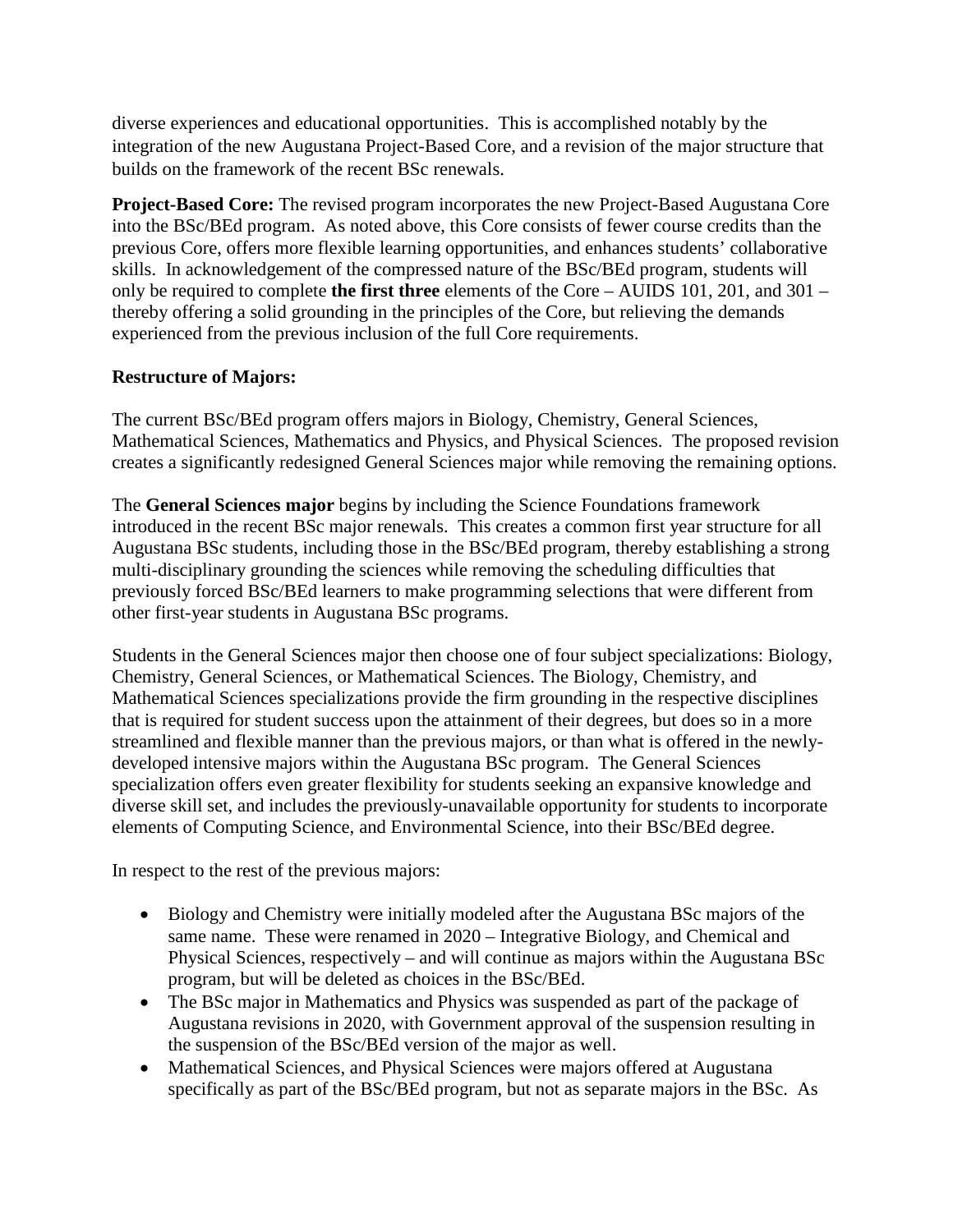such, they are proposed for suspension. Since they do not exist beyond the BSc/BEd program, this suspension process occurs internally to the University of Alberta.

With respect to Mathematical Sciences and Physical Sciences, both of these programs have experienced extremely small enrollments over the period in which the BSc/BEd program has been offered. In many years, no student has been registered in either major; the highest enrollment was 3 students in Mathematical Sciences in 2017-2018, none of whom continued in that major in the following year. Other than that, there has never been more than 1 student enrolled in either major in any given academic year. No student has graduated with a major in Mathematical Sciences or Physical Sciences in the decade during which the program has existed.

Currently, there is one Year-1 student registered in Physical Sciences. This student will be given the option to either complete their existing program, or transition into the redesigned General Sciences major. Advisors in the Augustana Student Academic Services (SAS) Office will assist the student with any course selection and planning required. The Augustana Science Department will find suitable degree exceptions where limitations are faced on courses being offered within the suspended major in order to enable the student to complete the Physical Science program as expeditiously as possible if that is the desire of the student.

The presentation of these changes signifies the completion of the Augustana Curriculum Renewal project, encompassing every Augustana program and major offered at the start of the 2018-2019 academic year. Augustana is excited about the potential offered for students at the culmination of this project, and looks forward to the opportunities for further refinements and student success in the years to come.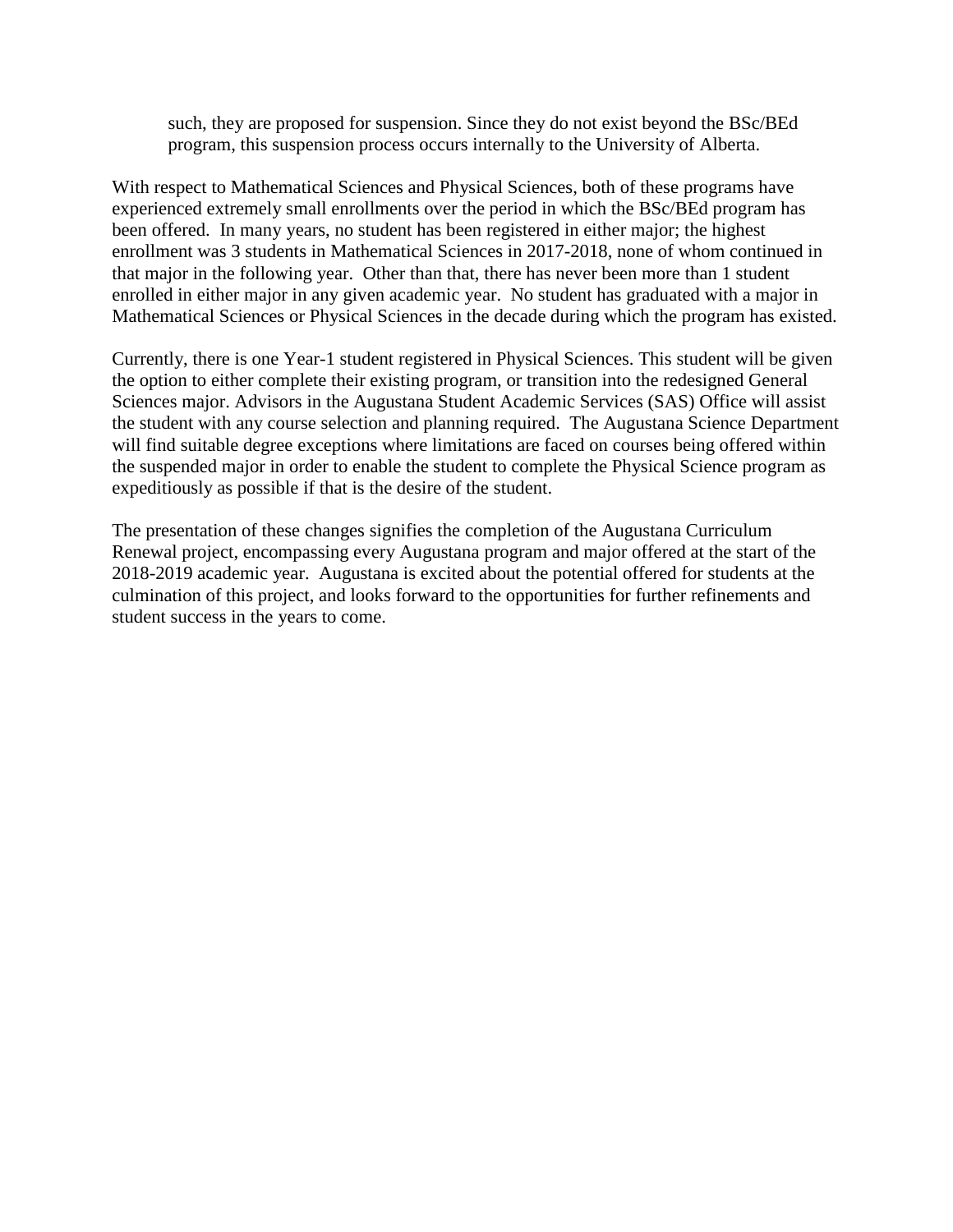

# FINAL Item No. 7

### **Governance Executive Summary Action Item**

| <b>Agenda Title</b> | Department Name Change: Department of History and Classics to |
|---------------------|---------------------------------------------------------------|
|                     | Department of History, Classics, and Religion                 |

#### **Motion**

THAT the GFC Academic Planning Committee, with delegated authority from General Faculties Council, approve changing the name of the Department of History and Classics to the Department of History, Classics, and Religion (HCR).

#### **Item**

| <b>Action Requested</b> | $\boxtimes$ Approval $\Box$ Recommendation                     |
|-------------------------|----------------------------------------------------------------|
| Proposed by             | Ryan Dunch, Chair, History and Classics Department             |
| Presenter(s)            | Steve Patten, Interim Dean, and Ryan Dunch, Chair, History and |
|                         | <b>Classics Department</b>                                     |

| Details                                                                                 |                                                                                                                                                                                                                                                                                                                                                                                                                                                                                                                                                                                                                                                                                                                                                                               |
|-----------------------------------------------------------------------------------------|-------------------------------------------------------------------------------------------------------------------------------------------------------------------------------------------------------------------------------------------------------------------------------------------------------------------------------------------------------------------------------------------------------------------------------------------------------------------------------------------------------------------------------------------------------------------------------------------------------------------------------------------------------------------------------------------------------------------------------------------------------------------------------|
| Office of Administrative<br>Responsibility                                              | Steven Dew, Provost and Vice-President (Academic)                                                                                                                                                                                                                                                                                                                                                                                                                                                                                                                                                                                                                                                                                                                             |
| The Purpose of the Proposal is<br>(please be specific)                                  | To change the name of the Department of History and Classics to the<br>Department of History, Classics, and Religion (HCR), since the<br>Religious Studies program is now housed in the Department of History<br>and Classics.                                                                                                                                                                                                                                                                                                                                                                                                                                                                                                                                                |
| <b>Executive Summary</b><br>(outline the specific item - and<br>remember your audience) | Administrative responsibility for the faculty members and degree<br>programs in Religious Studies was transferred to the Department of<br>History and Classics on July 1, 2020. At that time, the consensus in the<br>department was to delay a decision on a name change pending the<br>outcomes of academic restructuring in 2020-21. Religious Studies is a<br>different academic discipline than either History or Classics and should<br>therefore be noted in the Department name. Anywhere that the<br>Department name is mentioned, it would now include "Religion,"<br>signaling to prospective students that this is a discipline studied and<br>valued in the Faculty. This is an editorial change not resulting in any<br>changes to degree programs or research. |
|                                                                                         | Changes to the department website, including the domain names, are<br>already prepared pending approval of this motion. The department will<br>also rebrand the social media accounts to reflect the change. New<br>letterhead and related stationery will be ordered, and department<br>members will be requested to alter their email signatures and other<br>references to show the new department name. A Calendar change form<br>will be prepared and submitted to change all references to the<br>department in the Calendar. (Note that information about the Religious<br>Studies degree, and RS faculty members, is already included on the<br>department website – the new edits pertain to the department name<br>more than the content.)                          |
|                                                                                         | In addition to these measures, the department will work with the Faculty<br>of Arts to draw student attention to the Religious Studies program and<br>its new home in our blended department.                                                                                                                                                                                                                                                                                                                                                                                                                                                                                                                                                                                 |

#### **1 Details**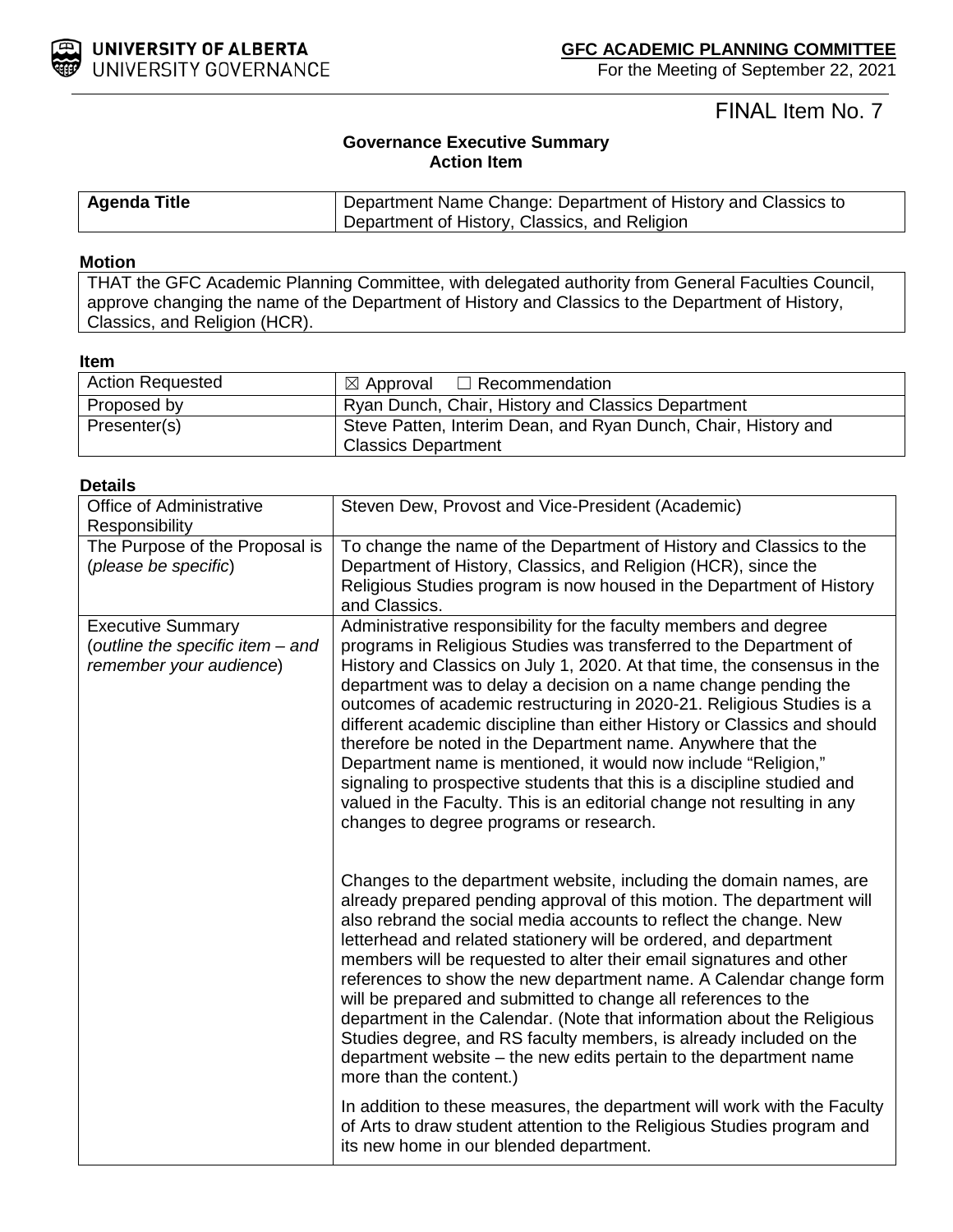

Item No. 7

| Supplementary Notes and | <this by="" for="" governance="" is="" only="" outline<="" section="" th="" to="" university="" use=""></this> |
|-------------------------|----------------------------------------------------------------------------------------------------------------|
| context                 | qovernance process.>                                                                                           |

# **Engagement and Routing (Include meeting dates)**

| <b>Consultation and Stakeholder</b><br>Participation<br>(parties who have seen the<br>proposal and in what capacity)<br><for information="" on="" the<br="">protocol see the <b>Governance</b><br/><b>Resources section Student</b><br/><b>Participation Protocol&gt;</b></for> | Those who are actively participating:<br>In June 2020, Dr. Jocelyn Hendrickson as Director of Religious<br>Studies convened meetings with students and faculty in the<br>program to discuss the then-pending move into History and<br>Classics. Those meetings (one each with faculty, undergraduate<br>students, and graduate students) settled on "History, Classics,<br>and Religion" and "History, Classics, and Religious Studies" as<br>the most preferred options, with a preference for the former on<br>the grounds of simplicity. However, they held off on a final<br>decision as the Faculty was just entering a period of restructuring<br>and it was not clear whether further changes to department<br>structure would be imminent.<br>On March 11, 2021, the Chair's Advisory Council in the<br>department again took up the question of the department name,<br>and accepted the recommendation from Dr. Hendrickson that<br>History, Classics, and Religion was the preferred alternative. That<br>was then referred to Department Council for discussion and a<br>possible vote.<br>On March 18, 2021, the History and Classics Department Council<br>(including the Religious Studies members in attendance and<br>three student representatives) voted unanimously in favour of<br>approving the new name for the department.<br>On May 6, 2021, Arts Executive Committee voted unanimously in<br>favour of recommending that Arts Faculty Council approve the<br>name change.<br>On May 25, 2021, Arts Faculty Council, whose membership<br>includes all Arts faculty members, 35 Arts undergraduate<br>students, and 5 Arts graduate students, voted in favour of the<br>department name change (113 yes, 2 no, 3 abstain).<br>Those who have been consulted:<br>See above for list of groups participating |  |  |
|---------------------------------------------------------------------------------------------------------------------------------------------------------------------------------------------------------------------------------------------------------------------------------|------------------------------------------------------------------------------------------------------------------------------------------------------------------------------------------------------------------------------------------------------------------------------------------------------------------------------------------------------------------------------------------------------------------------------------------------------------------------------------------------------------------------------------------------------------------------------------------------------------------------------------------------------------------------------------------------------------------------------------------------------------------------------------------------------------------------------------------------------------------------------------------------------------------------------------------------------------------------------------------------------------------------------------------------------------------------------------------------------------------------------------------------------------------------------------------------------------------------------------------------------------------------------------------------------------------------------------------------------------------------------------------------------------------------------------------------------------------------------------------------------------------------------------------------------------------------------------------------------------------------------------------------------------------------------------------------------------------------------------------------------------------------------------------------------------------------------------|--|--|
| Approval Route (Governance)                                                                                                                                                                                                                                                     | Those who have been informed:<br>See above for list of groups participating<br>$\bullet$<br>History and Classics Department Council March 18, 2021<br>$\bullet$                                                                                                                                                                                                                                                                                                                                                                                                                                                                                                                                                                                                                                                                                                                                                                                                                                                                                                                                                                                                                                                                                                                                                                                                                                                                                                                                                                                                                                                                                                                                                                                                                                                                    |  |  |
| (including meeting dates)                                                                                                                                                                                                                                                       | Arts Executive Committee May 6, 2021<br>$\bullet$<br>Arts Faculty Council May 25, 2021<br>$\bullet$                                                                                                                                                                                                                                                                                                                                                                                                                                                                                                                                                                                                                                                                                                                                                                                                                                                                                                                                                                                                                                                                                                                                                                                                                                                                                                                                                                                                                                                                                                                                                                                                                                                                                                                                |  |  |

#### **Strategic Alignment**

| Alignment with For the Public | Accurately naming the disciplines and degree programs that the           |  |
|-------------------------------|--------------------------------------------------------------------------|--|
| Good                          | Department includes supports the vision, mission, and values of the      |  |
|                               | University by showing prospective students, prospective faculty          |  |
|                               | members, and stakeholders (internal and external) that Religious Studies |  |
|                               | is a valued field of study in the Faculty. This supports the research    |  |
|                               | reputation of the University, and the recruitment of undergraduate and   |  |
|                               | graduate students in Religious Studies.                                  |  |